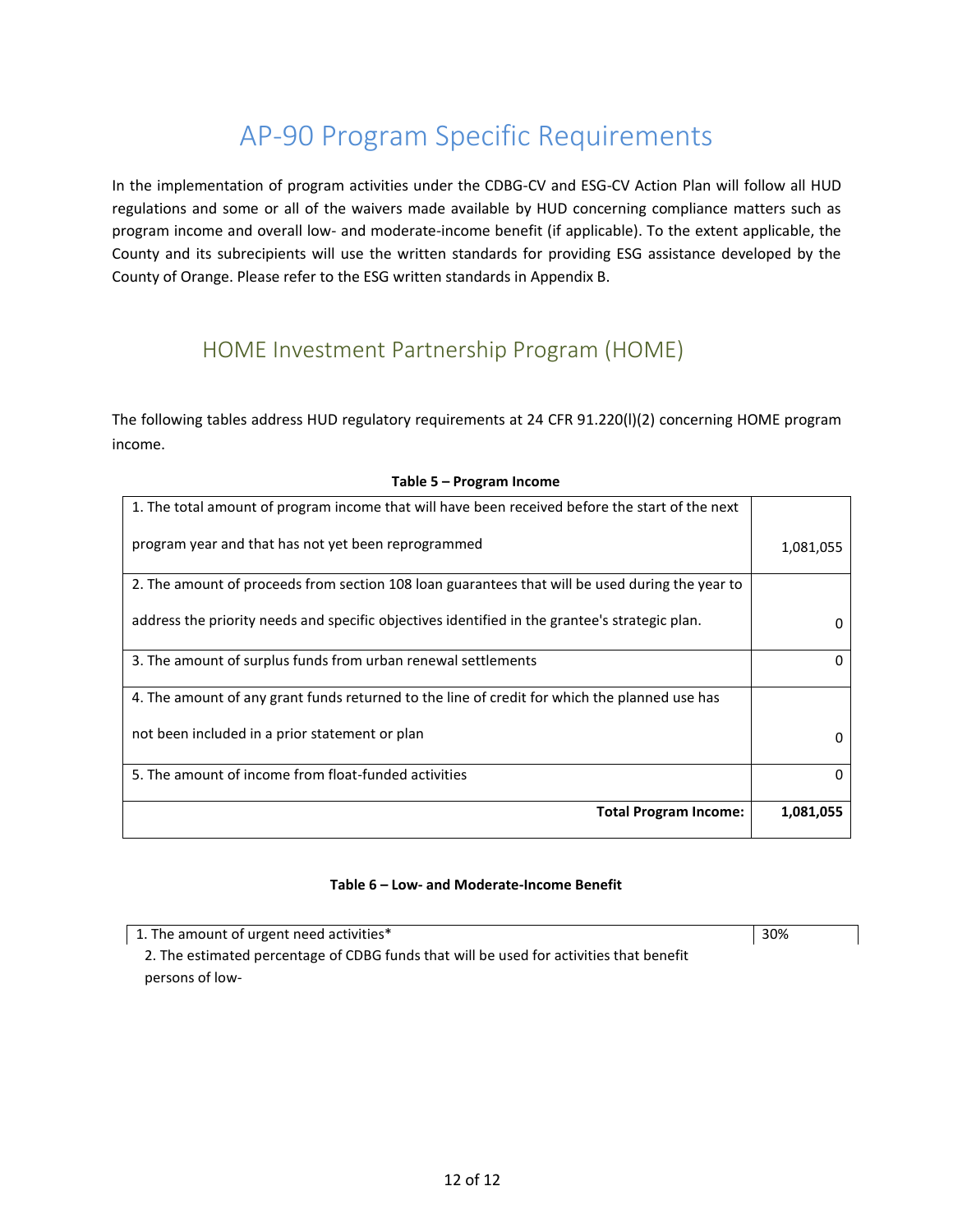#### **Emergency Solutions Grant (ESG) Reference 91.220 (l) (4)**

### *1. Include written standards for providing ESG-CV1&2 assistance (Included as Appendix B.)*

County of Orange ESG-CV1 funds will be used for Homeless Shelter(s). To the extent required by HUD and consistent with ESG-CV1&2 program requirements and waivers issued by HUD. The County and County Healthcare Agency will follow the ESG Written Standards and are included in Appendix B.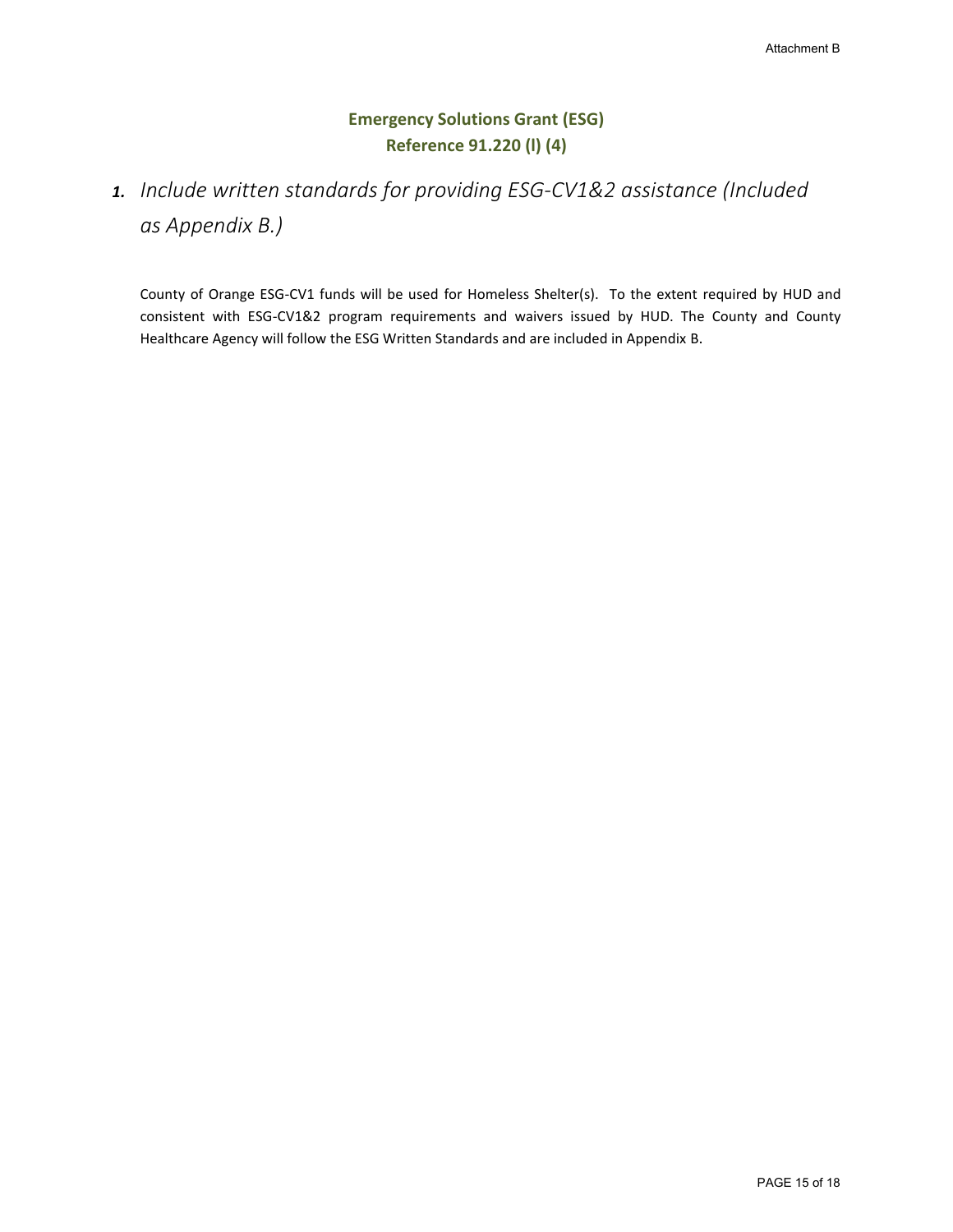# **APPENDIX A Citizen Participation**

Pursuant to HUD regulations, the County's Citizen Participation Plan, current HUD waivers for grant programs and consolidated plan requirements to prevent the spread of COVID-19, staff published a 5-day notice of a public hearing and allowed for a 14-day comment period. Public comments and the County's Board of Supervisor's recommendations will be included in the Substantial Amendment to the FY 2019-20 Annual Action Plan.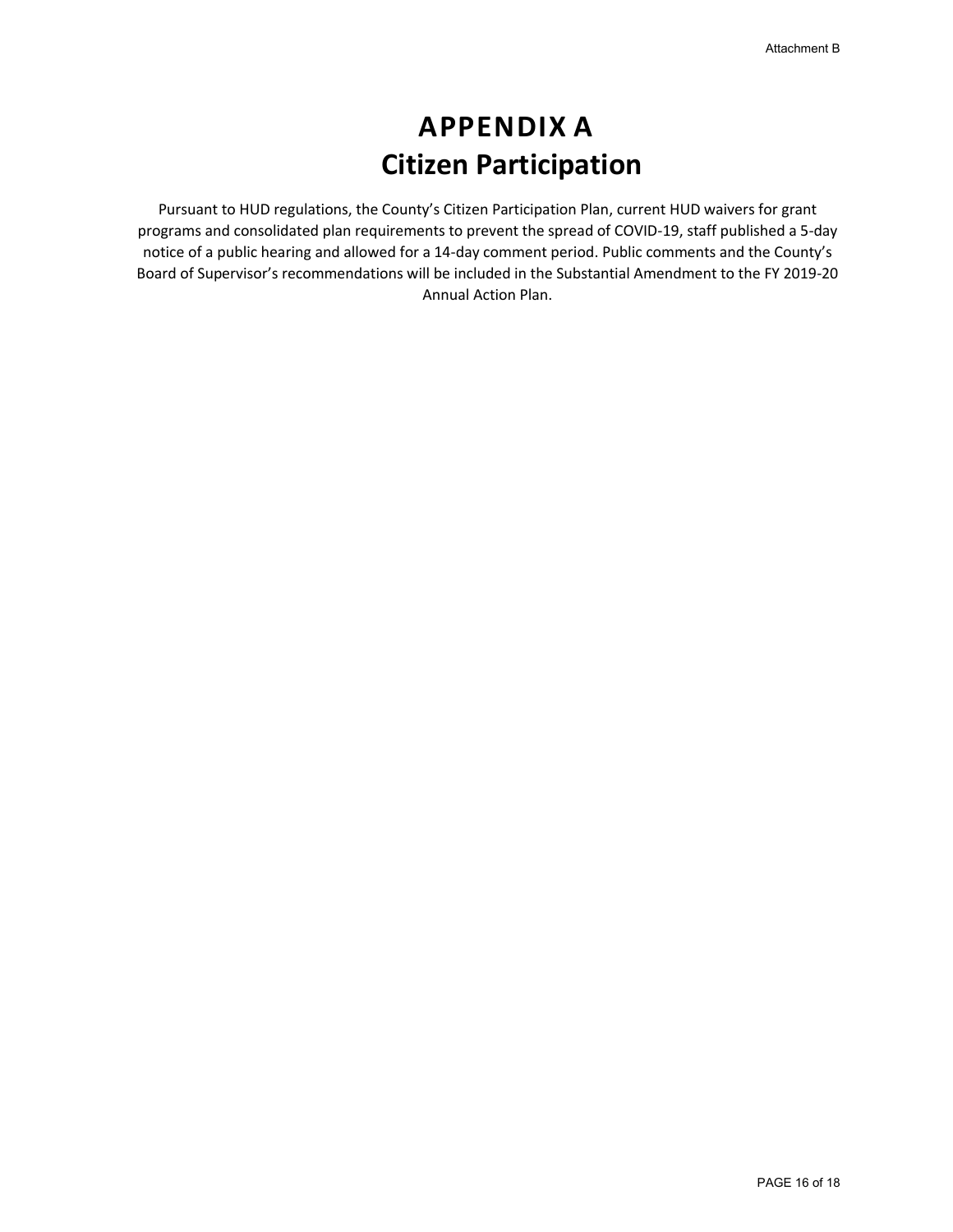## **APPENDIX B**

**Emergency Solutions Grant (ESG) Reference 91.220(l)(4)** (To be inserted prior to submission to HUD)